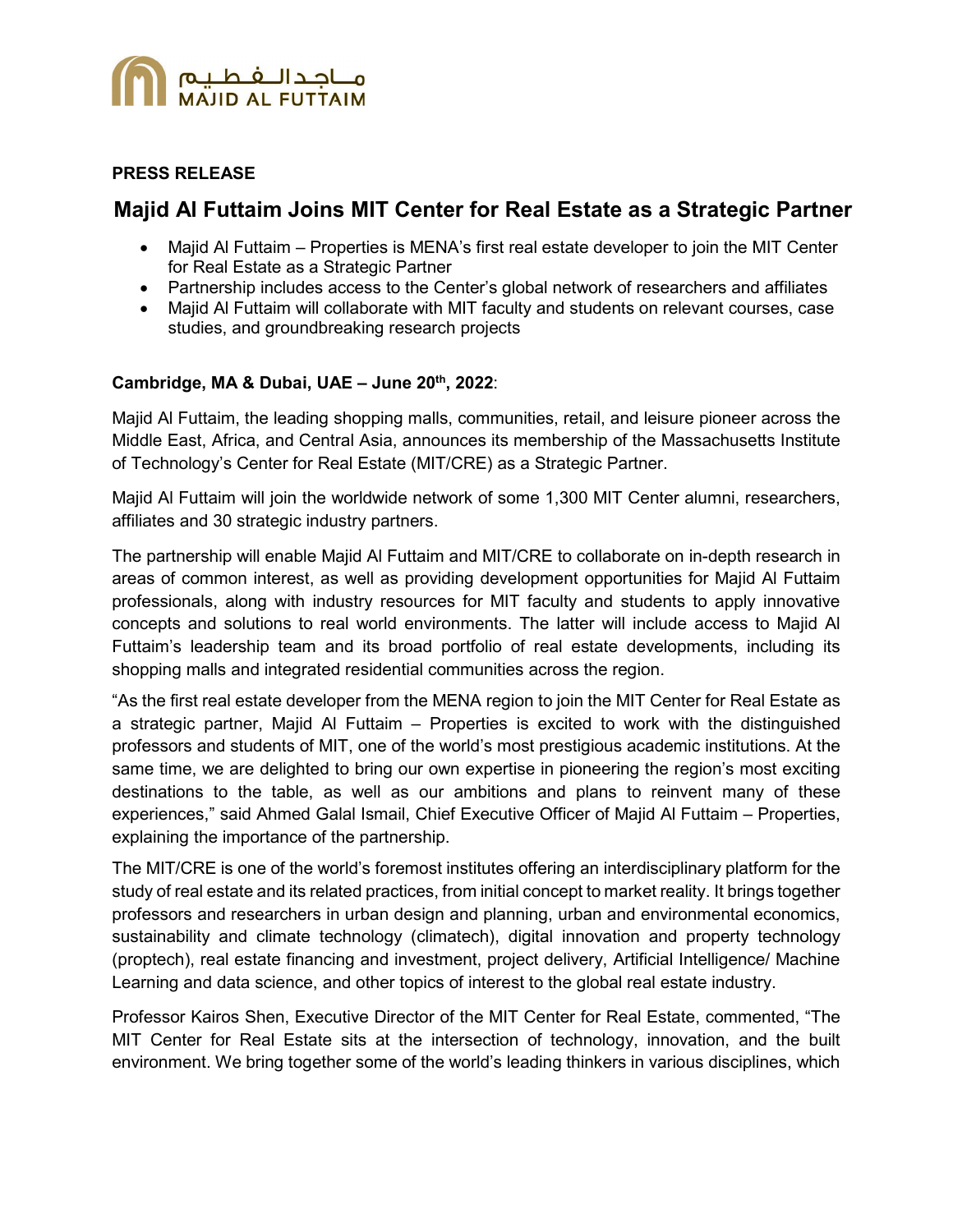

guides our holistic approach to better understanding how the real estate industry currently operates and how it continues to evolve. Importantly, we work with leading real estate firms like Majid Al Futtaim to put theory into to practice and help better understand some of the most pressing issues of the day, such as the digital transformation, responding to urban growth, sustainability and resiliency, and consumer trends."

The Center additionally has several subject-focused research initiatives, including the Real Estate Climate Initiative, Real Estate Technology Initiative, Price Dynamics Platform, and Asia Real Estate Initiative. It also works with other faculties and departments at MIT, including the MIT Media Lab and the MIT Mobility Initiative, to incorporate the latest thinking and insights for the improvement of the built environment.

**- Ends –** 

# **About Majid Al Futtaim**

Founded in 1992, Majid Al Futtaim is the leading shopping malls, communities, retail and leisure pioneer across the Middle East, Africa, and Asia.

A remarkable business success story, Majid Al Futtaim started from one man's vision to transform the face of shopping, entertainment, and leisure to 'create great moments for everyone, every day'. It has since grown into one of the United Arab Emirates' most respected and successful businesses spanning 17 international markets, employing more than 43,000 people, and obtaining the highest credit rating (BBB) among privately held corporates in the region.

Majid Al Futtaim owns and operates 29 shopping malls, 13 hotels and four mixed-use communities, with further developments underway in the region. The shopping malls portfolio includes Mall of the Emirates, Mall of Egypt, Mall of Oman, City Centre malls, My City Centre neighbourhood centres, and five community malls which are in joint venture with the Government of Sharjah. The Company is the exclusive franchisee for Carrefour in over 30 markets across the Middle East, Africa and Asia, operating a portfolio of more than 400 outlets including City+, the region's first checkout-free store, and an online store.

Majid Al Futtaim operates more than 600 VOX Cinemas screens as well as a portfolio of world-class leisure and entertainment experiences across the region including Ski Dubai, Ski Egypt, Dreamscape, Magic Planet, Little Explorers and iFLY Dubai. The Company is parent to a Fashion, Home and Specialty retail business representing international brands such as Abercrombie & Fitch, Hollister, AllSaints, lululemon athletica, Crate & Barrel, LEGO and THAT, a Majid Al Futtaim fashion concept store and app. In addition, Majid Al Futtaim operates Enova, a facility and energy management company, through a joint venture operation with Veolia, a global leader in optimised environment resource management.

#### [https://maf.am/Majid\\_Al\\_Futtaim\\_EN](https://maf.am/Majid_Al_Futtaim_EN)

#### **Please follow us on**

 <https://www.facebook.com/MajidAlFuttaim> <https://www.instagram.com/majidalfuttaim> <https://www.tiktok.com/@majidalfuttaim>